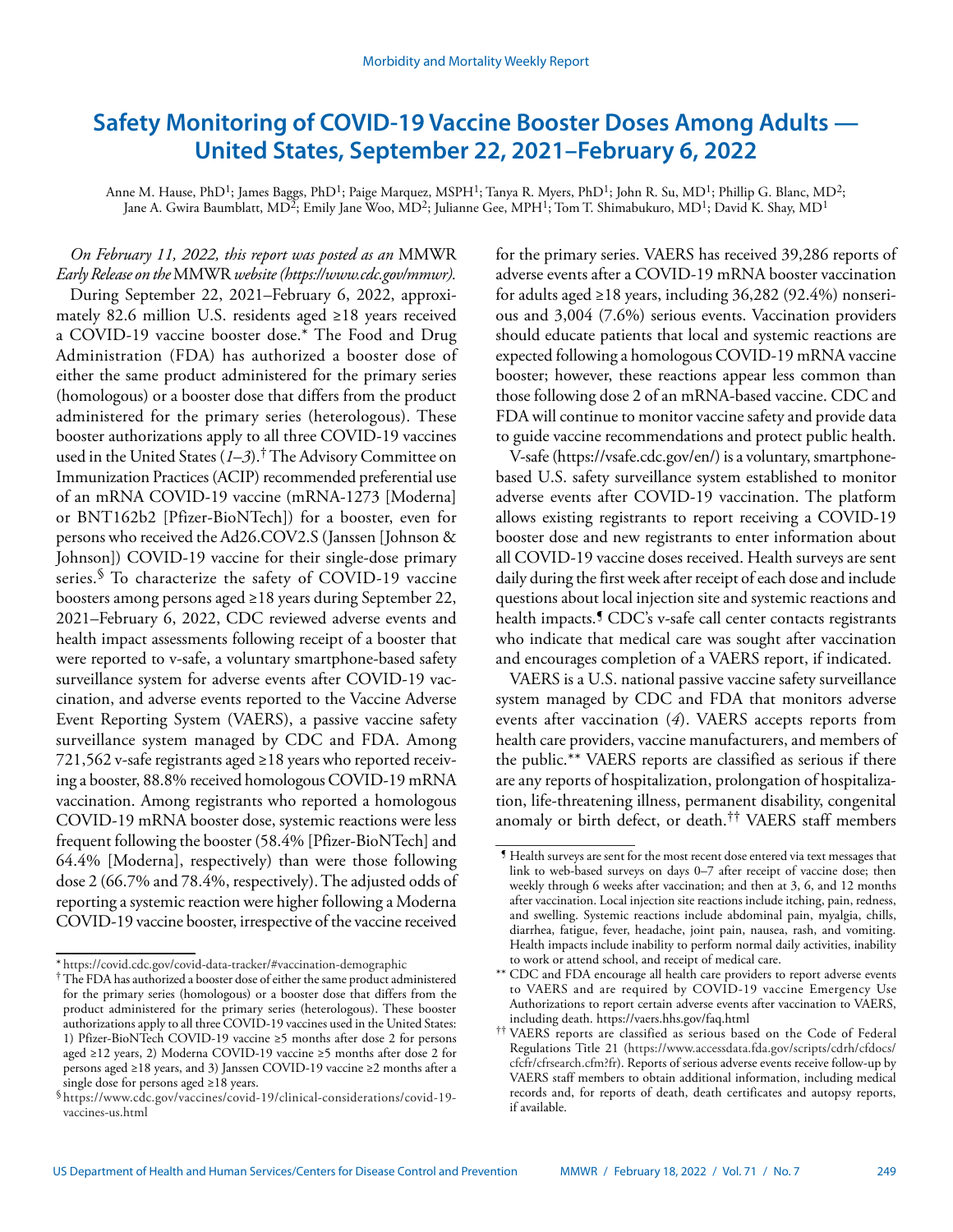assign Medical Dictionary for Regulatory Activities (MedDRA) preferred terms to the signs, symptoms, and diagnostic findings in VAERS reports.§§ Previous reports of myocarditis and pericarditis following receipt of COVID-19 vaccine were identified by a search for selected MedDRA preferred terms (*5*); CDC staff members attempted to collect information from health care providers about clinical course and determined whether the case definition for myocarditis or pericarditis was met.<sup>11</sup>

Local and systemic reactions and health impacts reported during the week following booster vaccination were described for v-safe registrants aged ≥18 years who received a COVID-19 booster (≥2 months after a single dose of Janssen COVID-19 vaccine or ≥5 months after the second dose of a COVID-19 mRNA vaccine) during September 22, 2021– February 6, 2022, and completed at least one v-safe health check-in survey in the week after each vaccination. Registrants who reported receiving a COVID-19 mRNA primary vaccination series followed by a Janssen booster (476) were excluded from the analysis because of small numbers. VAERS reports for persons aged ≥18 years who received a COVID-19 mRNA vaccine booster during September 22, 2021–February 6, 2022, were described by severity (serious versus nonserious), demographic characteristics (i.e., age, sex, race, and ethnicity), and MedDRA preferred terms. Reporting rates for myocarditis reports meeting the case definition after a booster were stratified by sex and age group. Multivariable analyses were conducted to estimate the adjusted odds of reporting an adverse event or health impact by comparing 1) dose 2 and booster for registrants who received homologous COVID-19 mRNA vaccination, and 2) homologous and heterologous booster vaccination. SAS software (version 9.4; SAS Institute) was used

to conduct all analyses.\*\*\* These surveillance activities were reviewed by CDC and conducted consistent with applicable federal law and CDC policy.†††

# **Review of v-safe Data**

During September 22, 2021–February 6, 2022, a total of 721,562 unique v-safe registrants aged ≥18 years reported having received a COVID-19 vaccine booster; 640,586 (88.8%) reported homologous COVID-19 mRNA vaccination. Among 307,998 registrants who reported a homologous Moderna booster, local and systemic reactions were less frequently reported during the week following booster (71.8% and 64.4%, respectively) than following dose 2 (81.4% and 78.4%, respectively) (p<0.001) (Figure). Among 332,588 registrants who reported a homologous Pfizer-BioNTech booster, local and systemic reactions were also reported less frequently following the booster (64.3% and 58.4%, respectively) than following dose 2 (68.1% and 66.7%, respectively) ( $p<0.001$ ). Health impacts, including inability to perform daily activities and inability to work, were also reported less frequently following dose 2. Among homologous Moderna booster recipients, receipt of medical care was reported more frequently following the booster (0.8%) than dose 2 (0.7%); however, the difference was not significant ( $p = 0.06$ ). Among homologous Pfizer-BioNTech booster recipients, receipt of medical care was reported significantly (p<0.001) more frequently following the booster (0.9%) than following dose 2 (0.6%). All registrants who indicated that medical care was sought after vaccination were contacted and encouraged to complete a VAERS report.

Among primary Moderna, Pfizer-BioNTech, and Janssen series v-safe registrants, 94.1%, 95.1%, and 17.2%, respectively, received a homologous booster. Among primary mRNA series vaccine v-safe registrants, 5.9% of Moderna and 4.8% of Pfizer-BioNTech registrants received a heterologous mRNA vaccine booster. Among primary Janssen v-safe registrants, 52.3% received a Moderna booster, and 30.5% received a Pfizer-BioNTech booster (Table 1). Among registrants who received a Moderna COVID-19 vaccine primary series, the

<sup>§§</sup> Each VAERS report might be assigned more than one MedDRA preferred term. A MedDRA coded event does not indicate a medically confirmed diagnosis. https://www.meddra.org/how-to-use/basics/hierarchy

<sup>¶¶</sup> Acute myocarditis was defined as presence of signs and symptoms new onset or worsening of one or more of the following signs or symptoms: chest pain, pressure, discomfort, dyspnea, shortness of breath, pain with breathing, palpitations, or syncope; or two or more of the following signs or symptoms in children aged ≤11 years: irritability, vomiting, poor feeding, tachypnea, or lethargy); and one or more new finding of elevated troponin, electrocardiogram findings consistent with myocarditis, abnormal cardiac function or wall motion on echocardiogram, cardiac magnetic resonance imaging findings consistent with myocarditis, or histopathologic findings consistent with myocarditis; and no other identifiable cause for these findings.

<sup>\*\*\*</sup> The odds of reporting an adverse event or health impact following dose 2 and booster were compared for registrants who received homologous COVID-19 mRNA vaccination using a multivariable generalized estimating equations model that accounted for the correlation between registrants and adjusted for demographic variables (i.e., age, sex, race, and ethnicity). The odds of reporting an event following homologous and heterologous booster vaccination were compared using a logistic regression model that adjusted for demographic variables of registrants; p<0.01 was considered significant. Odds ratios were not adjusted for persons who reported a primary Janssen series because of small numbers. The model did not converge for the 476 registrants who reported COVID-19 mRNA vaccination primary dose followed by a Janssen booster, and these registrants were excluded from the analysis.

<sup>†††</sup> 45 C.F.R. part 46, 21 C.F.R. part 56; 42 U.S.C. Sect. 241(d); 5 U.S.C. Sect. 552a; 44 U.S.C. Sect. 3501 et seq.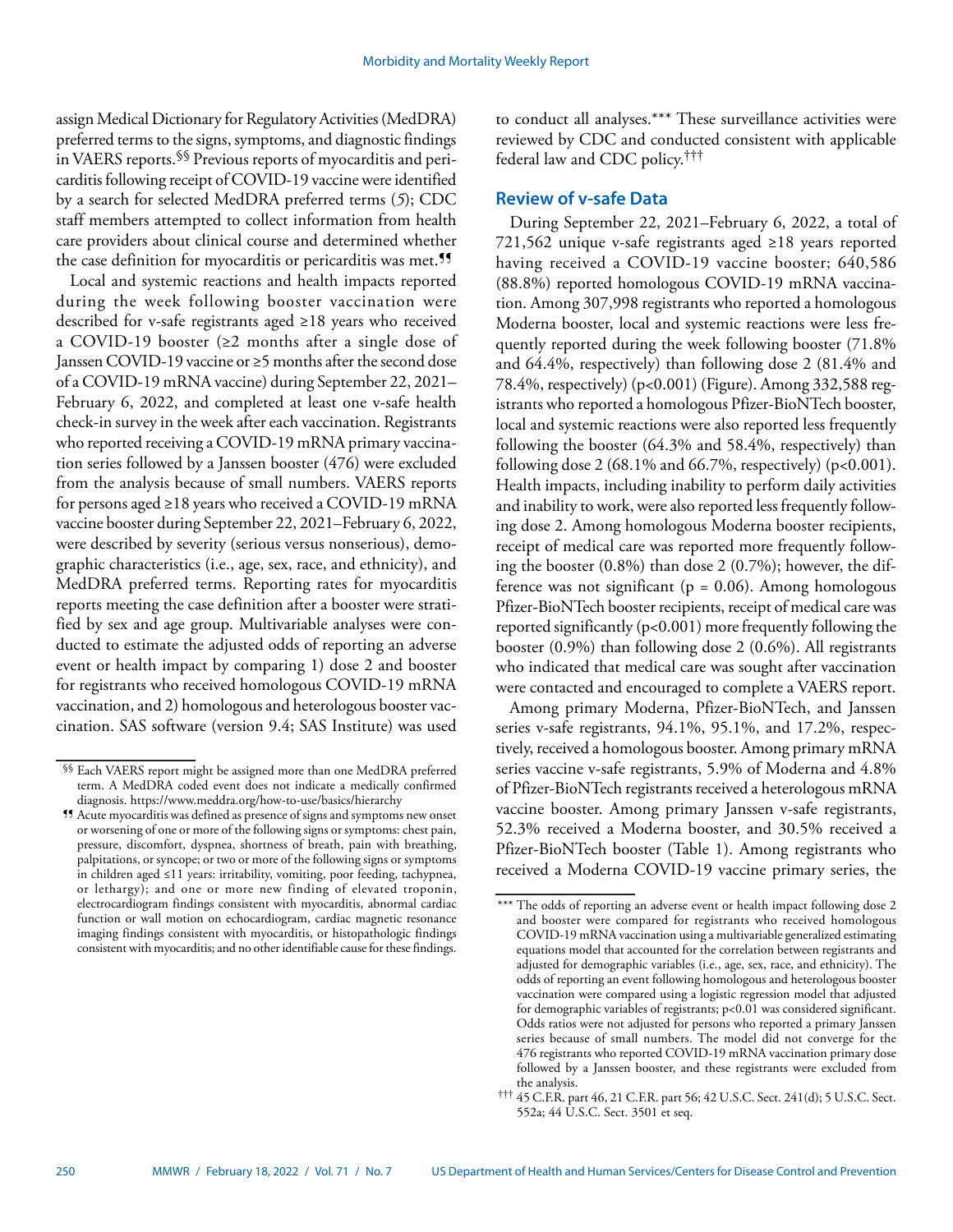**FIGURE. Adverse reactions and health impacts\* reported by adults aged ≥18 years who received a homologous Moderna (N = 307,998), or Pfizer-BioNTech (N = 332,588) COVID-19 vaccine booster and completed at least one v-safe health check-in survey on days 0–7 after each vaccine dose, by dose — United States, September 22, 2021–February 6, 2022**





\* Local injection site reactions include itching, pain, redness, and swelling. Systemic reactions include abdominal pain, myalgia, chills, diarrhea, fatigue, fever, headache, joint pain, nausea, rash, and vomiting. Health impacts include inability to perform normal daily activities, inability to work or attend school, and receipt of medical care. The odds of reporting any local injection site or systemic reaction or health impact following dose 2 and booster dose were compared using a multivariable generalized estimating equations model that accounted for the correlation between registrants and adjusted for demographic variables; p<0.01 was considered statistically significant. All dose 2 and booster dose comparisons were statistically significant, except receipt of medical care among homologous Moderna COVID-19 vaccine recipients.

odds of reporting a systemic reaction (calculated using a logistic regression model that adjusted for demographic variables) were lower among those who reported a heterologous Pfizer-BioNTech vaccine booster than among those who reported a homologous Moderna COVID-19 vaccine booster (adjusted odds ratio  $[aOR] = 0.85$ ; 95% CI = 0.82-0.88). Among v-safe registrants who received a Pfizer-BioNTech or Janssen primary series, the odds of reporting a systemic reaction were higher among those who received a heterologous Moderna vaccine booster than among those who received a homologous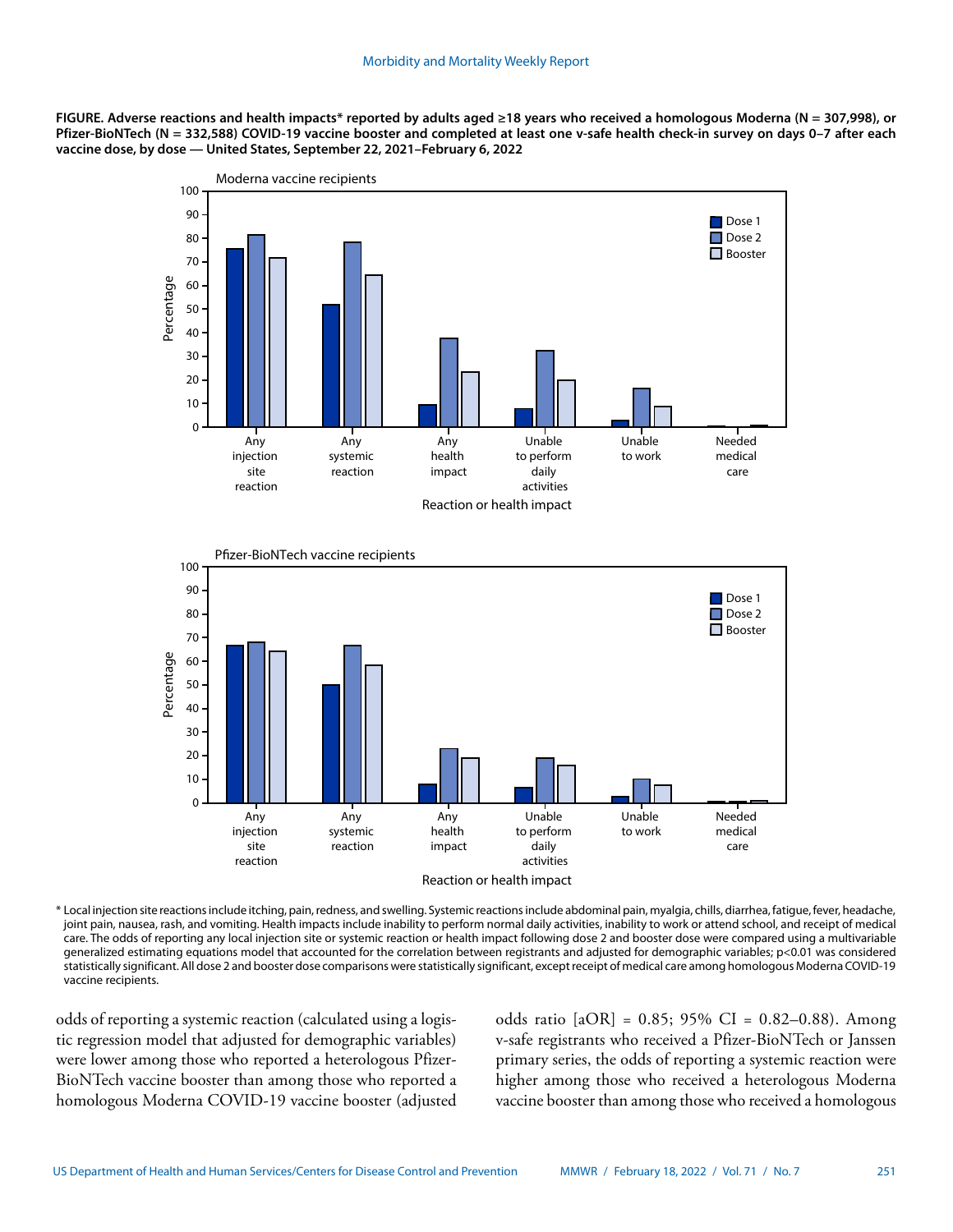**TABLE 1. Adjusted odds ratios\* and 95% CI for reactions and health impacts following homologous or heterologous COVID-19 vaccine booster dose among adults aged ≥18 years, by primary vaccination series and booster vaccine product received (N = 721,562) — United States, September 22, 2021–February 6, 2022**

|                                            | No. of booster doses (%) | Reaction <sup>†</sup> $(\%)$ |                                  |                                  |
|--------------------------------------------|--------------------------|------------------------------|----------------------------------|----------------------------------|
| Primary series/Booster vaccine (no.)       |                          | Any injection site reaction  | Any systemic reaction            | Any health impact                |
| Moderna <sup>§</sup> (n = 327,464)         |                          |                              |                                  |                                  |
| Moderna                                    | 307,998 (94.1)           | 71.8                         | 64.4                             | 23.6                             |
| Pfizer-BioNTech                            | 19,222 (5.9)             | 70.7                         | 66.7                             | 23.4                             |
| aOR (95% CI)                               |                          | $0.70(0.68 - 0.73)$          | $0.85(0.82 - 0.88)$              | $0.81(0.78 - 0.84)$ <sup>1</sup> |
| Pfizer-BioNTech <sup>§</sup> (n = 349,545) |                          |                              |                                  |                                  |
| Pfizer-BioNTech                            | 332,588 (95.1)           | 64.3                         | 58.4                             | 19.1                             |
| Moderna                                    | 16,725 (4.8)             | 87.7                         | 82.9                             | 39.5                             |
| aOR (95% CI)                               |                          | $2.41 (2.30 - 2.53)^$        | $2.24(2.14 - 2.33)^9$            | $2.06(1.99 - 2.13)^{1}$          |
| Janssen** (n = 44,553)                     |                          |                              |                                  |                                  |
| Janssen                                    | 7,656 (17.2)             | 52.3                         | 56.2                             | 16.6                             |
| Moderna                                    | 23,310 (52.3)            | 65.9                         | 58.2                             | 19.0                             |
| OR (95% CI)                                |                          | $1.76(1.67 - 1.86)$          | $1.08(1.03 - 1.14)$ <sup>1</sup> | $1.18(1.10 - 1.26)$ <sup>1</sup> |
| Pfizer-BioNTech                            | 13,587 (30.5)            | 62.0                         | 56.6                             | 16.8                             |
| OR (95% CI)                                |                          | $1.49(1.41 - 1.57)^T$        | $1.01(0.96 - 1.07)$              | $1.01(0.94 - 1.09)$              |

**Abbreviations:** aOR = adjusted odds ratio; OR = odds ratio.

\* Includes persons who completed at least one v-safe health check-in survey on days 0–7 after receipt of each vaccine dose. The odds of reporting an event following homologous (referent group) and heterologous booster vaccination were compared using a logistic regression model that adjusted for demographic variables (i.e., age, sex, race, and ethnicity) of registrants. Odds ratios were not adjusted for persons who reported a primary Janssen series because of small numbers.

 $^\dagger$  Local injection site reactions include itching, pain, redness, and swelling. Systemic reactions include abdominal pain, myalgia, chills, diarrhea, fatigue, fever, headache, joint pain, nausea, rash, and vomiting. Health impacts include inability to perform normal daily activities, inability to work or attend school, and receipt of medical care.

§ The model did not converge for the 476 registrants who reported COVID-19 mRNA vaccination primary dose followed by a Janssen booster, and they were excluded from the analysis.

¶ P<0.01 was considered statistically significant.

\*\* Includes persons who received a primary Janssen single-dose and one additional dose of vaccine from the listed manufacturers.

COVID-19 vaccine booster (aOR = 2.24; 95% CI = 2.14–2.33 [Pfizer-BioNTech primary series recipients] and OR = 1.08; 95% CI = 1.03–1.14 [Janssen primary series recipients]).

# **Review of VAERS Data**

During September 22, 2021–February 6, 2022, VAERS received and processed 39,286 reports of adverse events following receipt of a COVID-19 mRNA vaccine booster for persons aged ≥18 years; the median age was 54 years, and 25,966 (66.1%) reports were in women. Most VAERS reports were for nonserious events (36,282; 92.4%); the most commonly reported conditions were headache (5,237; 13.3%), fever (5,194; 13.2%), and pain (4,931; 12.6%). Among 37 reports of myocarditis that met the case definition, 26 (70.3%) were in men, and the median patient age was 32 years. The reporting rate for myocarditis (Table 2) was highest among men aged 18–24 years following Moderna COVID-19 vaccine booster (8.7 per 1 million doses administered). One person with myocarditis reported to VAERS after COVID-19 vaccination died; investigation of this death is ongoing and to date has not eliminated other potential contributory factors.

## **Discussion**

Among 721,562 v-safe registrants aged ≥18 years who reported receiving a COVID-19 vaccine booster, most received homologous COVID-19 mRNA vaccination. Similar to findings from Moderna and Pfizer-BioNTech clinical trials (*6*,*7*), observational v-safe data demonstrated that local and systemic reactions were reported less frequently following a homologous booster dose than after receipt of the second COVID-19 mRNA vaccine dose. Medical care was rarely sought; however, registrants reported care significantly more frequently following administration of Pfizer-BioNTech COVID-19 booster vaccination than after Pfizer-BioNTech COVID-19 dose 2. V-safe does not capture diagnoses associated with hospitalization; however, registrants can include supplemental text for each health check-in. Whether hospitalization was the result of vaccination could not be determined from v-safe data; however, all registrants who reported hospitalization were contacted and encouraged to complete a VAERS report.

A recently published study evaluating the immunogenicity and safety of heterologous booster vaccinations for all COVID-19 vaccines authorized in the United States found that reports of adverse events were similar, regardless of the type of booster received; however, the sample size was not large enough to compare small differences in risk.§§§ In v-safe, heterologous boosters were infrequently reported; however, the odds of reporting a systemic reaction were higher following a Moderna COVID-19 vaccine booster, irrespective of the primary series received. This finding is consistent with reactions reported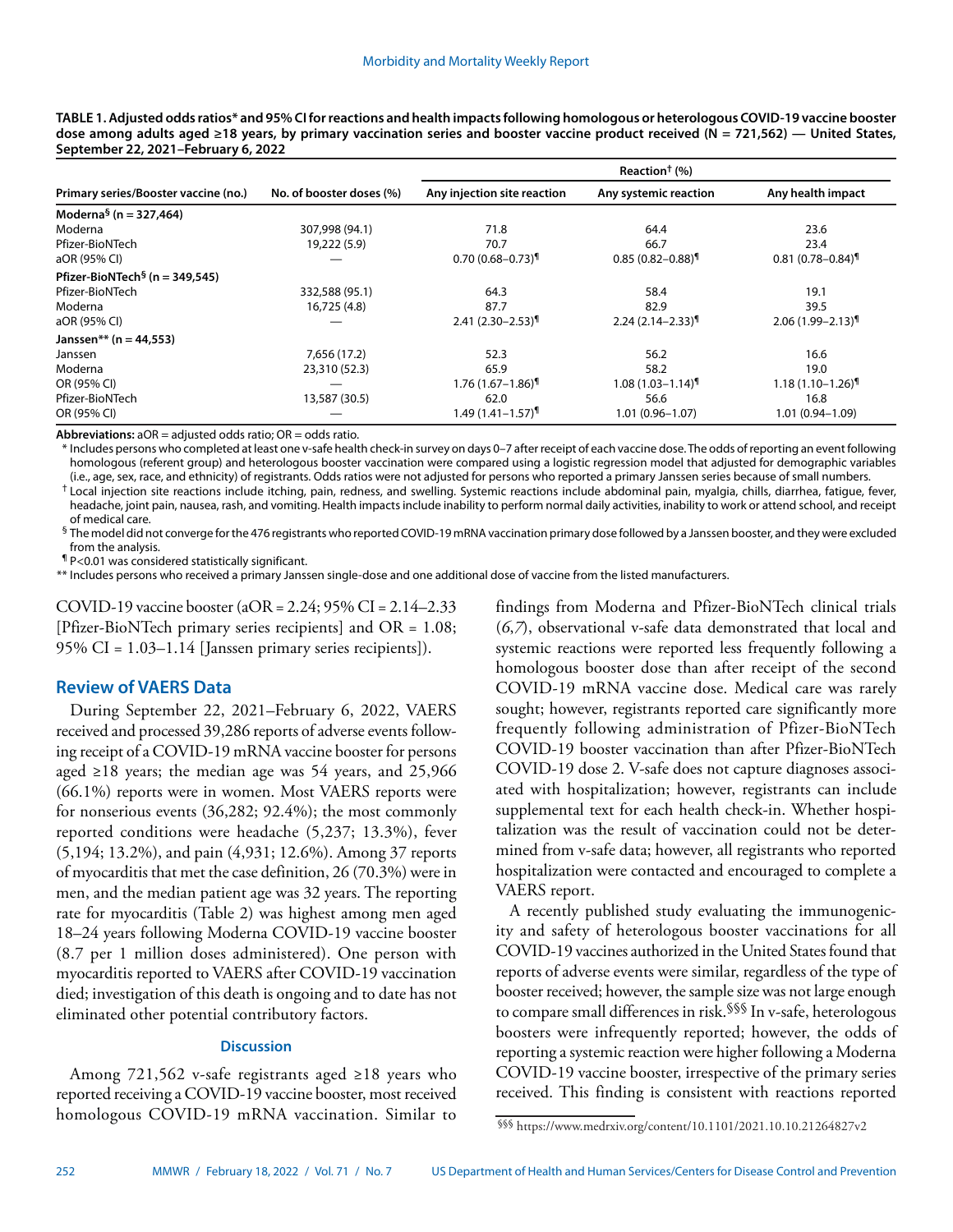| Age group, yrs     | No. of cases (rates)*,§      |                  |                      |                  |  |
|--------------------|------------------------------|------------------|----------------------|------------------|--|
|                    | Pfizer-BioNTech ( $n = 18$ ) |                  | Moderna ( $n = 18$ ) |                  |  |
|                    | Men $(n = 16)$               | Women $(n<5)$    | Men $(n = 10)$       | Women $(n = 8)$  |  |
| $18 - 24$          | 5(4.1)                       | $<$ 5 ( $<$ 1.0) | 6(8.7)               | $<$ 5 (1.1)      |  |
| $25 - 29$          | $<$ 5 (1.1)                  | $0 (-)$          | $<$ 5 (3.2)          | $<$ 5 (1.2)      |  |
| $30 - 39$          | $<$ 5 (1.7)                  | $<$ 5 ( $<$ 1.0) | $<$ 5 ( $<$ 1.0)     | $<$ 5 (1.5)      |  |
| $40 - 49$          | $0(-)$                       | $0 (-)$          | $0 (-)$              | $<$ 5 ( $<$ 1.0) |  |
| $50 - 64$          | $<$ 5 ( $<$ 1.0)             | $0 (-)$          | $0 (-)$              | $<$ 5 ( $<$ 1.0) |  |
| $≥65$ <sup>¶</sup> | 5 (< 1.0)                    | $0 (-)$          | $<$ 5 ( $<$ 1.0)     | 0 (              |  |

**TABLE 2. Cases and rates\* of myocarditis reported to the Vaccine Adverse Event Reporting System† following receipt of an mRNA COVID-19 booster dose among adults aged ≥18 years (N = 37), by age, sex, and vaccine product received — United States, September 22, 2021–February 6, 2022**

**Abbreviations:** MedDRA = Medical Dictionary for Regulatory Activities; VAERS = Vaccine Adverse Event Reporting System.

\* Cases per 1 million doses administered.

† VAERS reports of myocarditis were identified using a combination of MedDRA preferred terms, with symptom onset during day of vaccination through day 6 after vaccination and verified to meet case definition by clinician interview with a health care provider, or clinician review of the medical record. The analysis includes persons receiving both homologous and heterologous booster doses.

§ Cells with fewer than two persons were suppressed and indicated as "<5" for confidentiality.

¶ Includes one report with sex of patient not reported.

to v-safe following Moderna primary series vaccination (*8*). The adjusted odds ratios appear to differ qualitatively from the raw frequencies, possibly because of the strong relationship between age and vaccine received; participants reporting a heterologous booster dose are younger than participants reporting a homologous booster and might therefore be more likely to report reactions following vaccination (*8*).

Myocarditis is a rare adverse event associated with receipt of COVID-19 mRNA vaccines; the overall reporting rates of myocarditis following COVID-19 mRNA vaccination were highest among males aged <18 years (*5*). To date, 37 reports to VAERS of myocarditis among adults aged ≥18 years have met the case definition following administration of 81.2 million COVID-19 mRNA booster doses in the United States. One death was reported; investigation is ongoing, and other contributory factors for myocarditis are being evaluated. Among adults, the VAERS reporting rate for myocarditis following COVID-19 mRNA booster was highest (8.7 per 1 million doses administered) among men aged 18–24 years following Moderna COVID-19 booster vaccination; however, this reporting rate is lower than that following dose 2 Moderna COVID-19 vaccine for men aged 18–24 years (56.3 per 1 million doses administered) (*5*).

The findings in this report are subject to at least four limitations. First, v-safe is a voluntary program; therefore, v-safe registrants might not be representative of the entire vaccinated population (<1% of total booster recipients registered in v-safe). Second, VAERS is a passive surveillance system and subject to reporting biases and underreporting, especially of nonserious events (*4*). Third, data were insufficient to analyze COVID-19 mRNA primary series followed by a Janssen booster. Finally, assessment of myocarditis reports to VAERS

#### **Summary**

#### What is already known about this topic?

In preauthorization trials, adverse reactions were reported less frequently following a homologous COVID-19 mRNA vaccine booster dose than after receipt of the second primary dose.

#### What is added by this report?

Review of surveillance data found that local and systemic reactions were less frequent after a homologous COVID-19 mRNA vaccine booster dose than after the second primary vaccine dose. Myocarditis was rarely reported following an mRNA vaccine booster dose.

#### What are the implications for public health practice?

All persons aged ≥12 years should receive a COVID-19 booster dose. Vaccination providers should educate patients that local and systemic reactions are expected following a homologous COVID-19 mRNA vaccine booster; however, these reactions are less common than those following the second primary series dose.

received during the study period is ongoing, and counts are subject to change.

ACIP recommends that all persons aged  $\geq$ 12 years receive a COVID-19 booster dose at least 5 months after receipt of dose 2 of an mRNA vaccine for the prevention of COVID-19 (*9*). Preliminary safety findings for booster vaccination from real-world settings are similar to those described in clinical trials (*6*,*7*). Vaccination providers should educate patients that local and systemic reactions are expected following a homologous COVID-19 mRNA vaccine booster. These reactions are less common than those following the second dose in the primary series. CDC and FDA will continue to monitor vaccine safety and will provide updates as needed to guide COVID-19 vaccination recommendations.